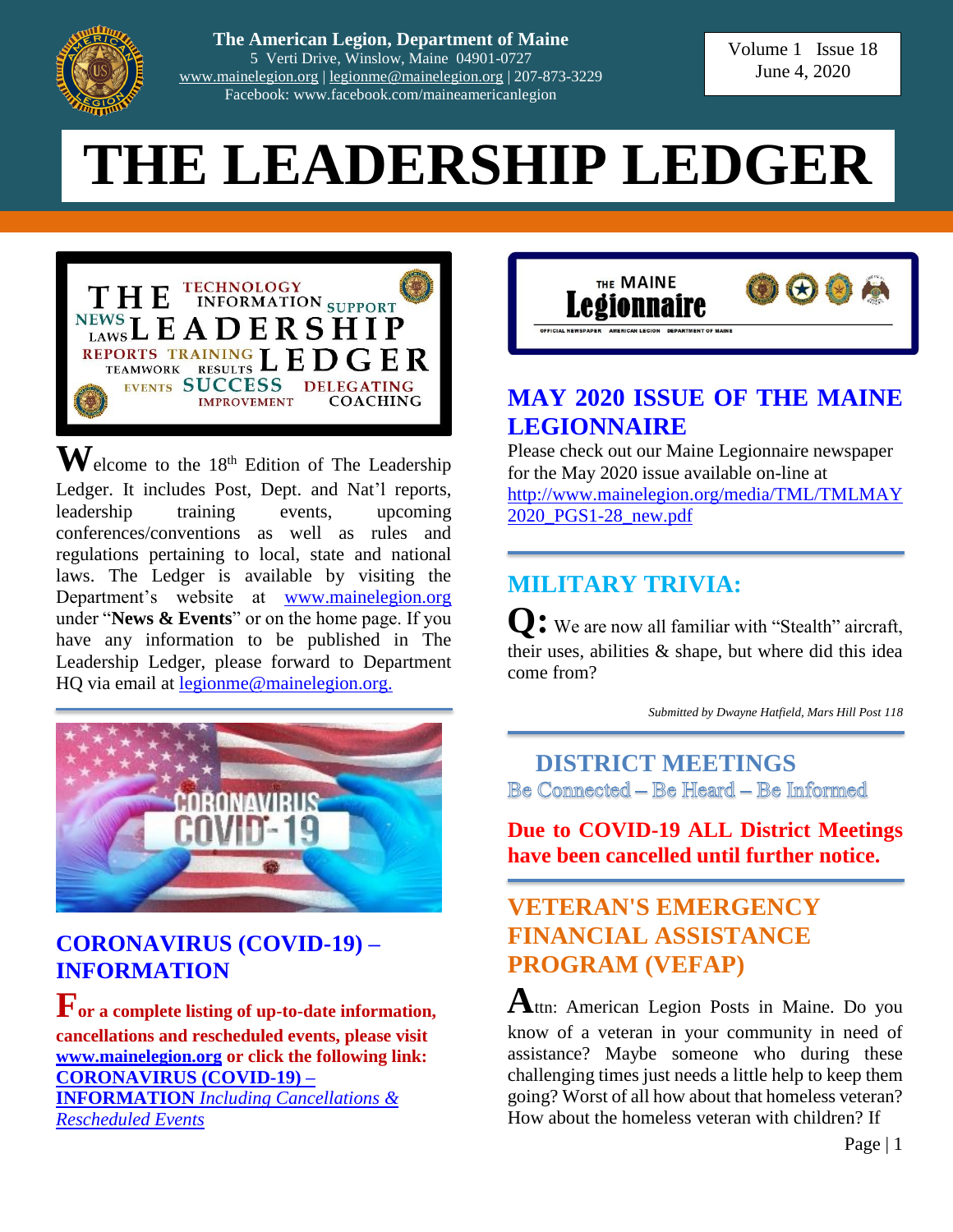you do, we want to remind you all that The American Legion, Department of Maine can assist you to help these veterans during rough times. All you need to do is call Department at 207-660-9324 or 207-873-3229, Ext. 3 and we will be in contact as soon as possible or visit

[http://www.mainelegion.org/pages/resources/va](http://www.mainelegion.org/pages/resources/va-resources.php)[resources.php.](http://www.mainelegion.org/pages/resources/va-resources.php) Remember that this program can assist you to help others.

**A**ll events will be posted on Department's website by visiting [www.mainelegion.org](http://www.mainelegion.org/) or by pressing the POST EVENTS image. All events will also be uploaded bi-weekly and must be forwarded to Department HQ via email at [legionme@mainelegion.org.](mailto:legionme@mainelegion.org)



### **ARE YOU READY TO OPEN YOUR POST HOME?**

**T**he Department of Maine currently has four Posts open at this time. If you are considering opening your Post, please contact Department HQ at 207-873-3229 Ext. 2 or 207-754-6044 to follow guidelines and Maine State laws to properly open. The guidelines made to open earlier may differ from the guidelines for June 1st and July 1st.

## **ON-PREMISES LICENSEES**

The [Updated Memorandum Dated May 27](https://www.maine.gov/dafs/bablo/sites/maine.gov.dafs.bablo/files/inline-files/Updated%20Guidance%20for%20openings%20of%20restaurants%20for%20May%2018th%20and%20June%201st_0.pdf) (click here) is intended to provide guidance on several important topics to on-premises licensees regarding what establishments are considered a "restaurant" or a "bar" relative to Governor Mills' Executive Order to Stay Safer at Home; Number 49 and her Plan for Restarting Maine's Economy.

*Tim Poulin, Deputy Director, State of Maine*

#### **FOOD ASSISTANCE PROGRAM** [Agricultural Resource Development](https://www.maine.gov/dacf/ard/tefap/index.shtml)  **[Division](https://www.maine.gov/dacf/ard/tefap/index.shtml)**

The Emergency Food Assistance Program (TEFAP) TEFAP- The Emergency Food Assistance Program (TEFAP) is a federal program that helps supplement the diets of low-income Americans by providing them with emergency food assistance at no cost. USDA provides 100% American-grown USDA Foods to the Maine Department of Agriculture, Conservation, & Forestry (DACF) to provide the food to local agencies that they have selected, mostly food pantries and soup kitchens, which in turn distribute the food directly serve the public. DACF currently collaborates with over 250 participating organizations to combat food insecurity in Maine.

For more information, please visit: <https://www.maine.gov/dacf/ard/tefap/index.shtml>

## **MAINE FOR FOOD 4 VETS**

**T**here are three new locations in Maine for Food 4 Vets pick-up. They are as follows:

**WINDHAM** - Windham Veterans Center 35 Veterans Memorial Drive, North Windham, ME. behind the Hannaford Complex Date: 06/17/2020 Time: 10:00am- 1pm

**BRIDGETON -** Community Center 15 Depot St. Bridgeton ME. 04009 Date: 06/17/2020 Time 2pm – 5pm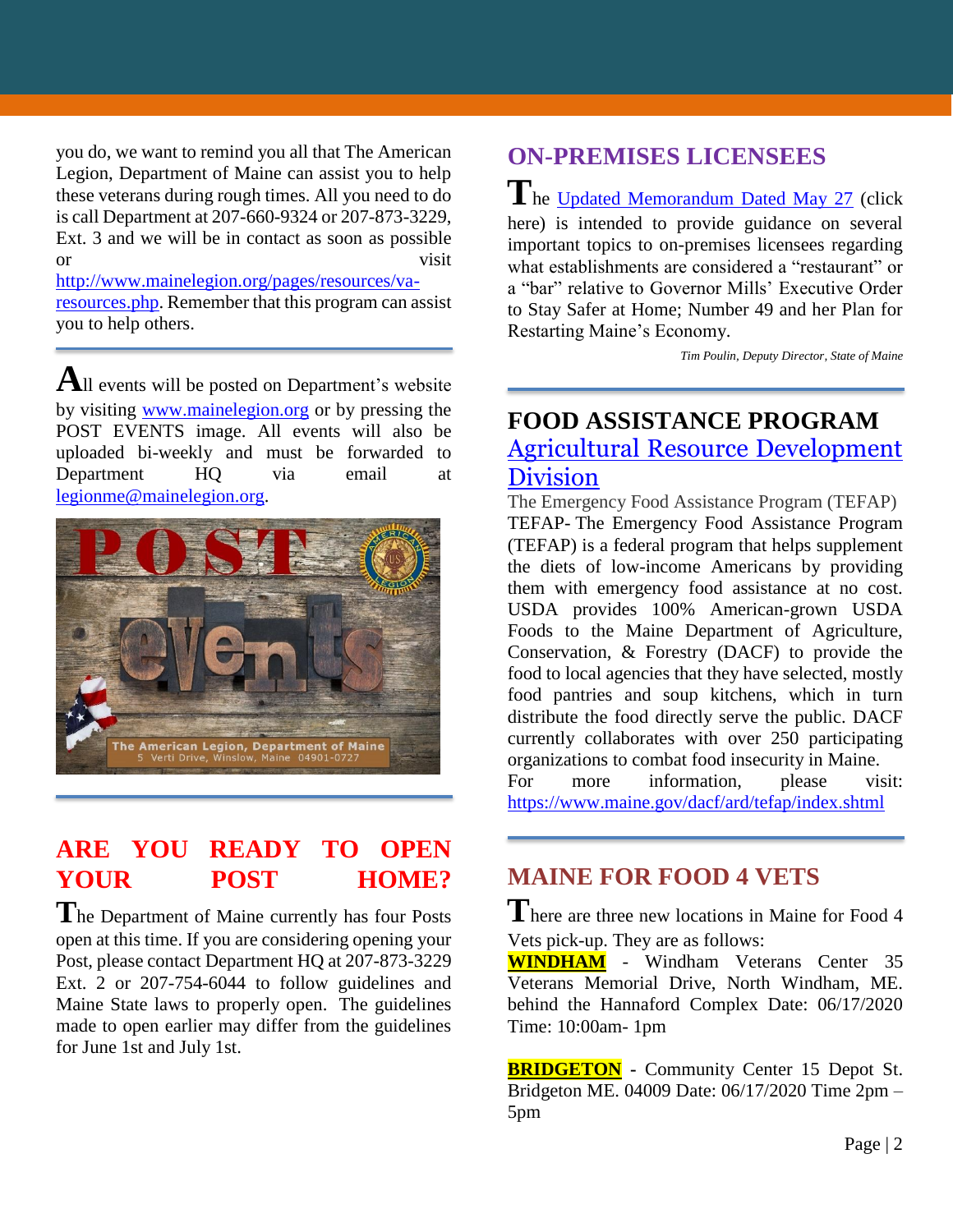**RUMFORD -** American Legion Post 24, 184 Congress St. Rumford ME. 04276 Date: 06/18/2020 Time: 11:00am – 2pm

This is being sponsored by the same people as before, [www.222cares.org](http://www.222cares.org/) the locations, dates, and times are above. Please have the Veteran go to the website and click on the perspective area that they would like to pick up the food. When you get on the website, it will offer the three locations Windham, Bridgeton, and Rumford. Just click on the one in which they would like to pick up the food at, this will help in letting them know how many boxes will be needed at each site. Remember it is 1 box per person per family; if there are 3 people then they will receive 3 boxes. Please spread the word far and wide. These locations have more than their fair share underserved Veterans so let's please get the word out. If you have any questions, please feel free to reach out.

> *Nancy Laffin-Gillespie Outreach Specialist, Portland Vet Center (w) 207-780-3584; (c) 207-248-7783 [www.vetcenter.va.gov](http://www.vetcenter.va.gov/) VC crisis line: 1-877-WAR-VETS*

**MAINE BLIND CAMP**

**D**ue to the virus restrictions, Camp Lawroweld in beautiful Weld, ME, is closed so no Blind Camp this year. Follow this link for more information. [https://www.camplawroweld.org/?fbclid=IwAR3DJU2K](https://www.camplawroweld.org/?fbclid=IwAR3DJU2KhAeO3T7loxNw6ynwiO23nF5prHn3v8O2IVx4bRrh-BWKZl0latA) [hAeO3T7loxNw6ynwiO23nF5prHn3v8O2IVx4bRrh-](https://www.camplawroweld.org/?fbclid=IwAR3DJU2KhAeO3T7loxNw6ynwiO23nF5prHn3v8O2IVx4bRrh-BWKZl0latA)

[BWKZl0latA.](https://www.camplawroweld.org/?fbclid=IwAR3DJU2KhAeO3T7loxNw6ynwiO23nF5prHn3v8O2IVx4bRrh-BWKZl0latA) Any money donated by Posts and Districts this year will be rolled over for next year's Camp. Thanks to all for their continuing support.

*Maine Blind Camp Chairman Brian Knowlton*

#### **STATE OF MAINE GAMING LICENSES**

 $\mathbf{T}_\text{o}$  all posts that have some type of gaming licenses that obviously you have not been able to use at this time, please make contact with the **Gaming Control** 

**Unit, 207-626-3900**, where you purchased them and ask that the license be move forward starting in July when we ALL should be allowed to open our posts. So if you purchased them by the month, then it would be moved to July. If you purchased 2 months at a time it would be July & August etc. You must make contact and ask for this to happen.

## **REPORT/FORM SUBMISSIONS ATTENTION POST/DISTRICT ADJUTANTS & COMMANDERS!**

**Keep Your Post/District Information Up-to-Date**

Please **[CLICK HERE](http://www.mainelegion.org/media/LEADERSHIP_LEDGER/EXCEL_POST_FORMS_-_06042020.pdf)** to check and see if the following forms/reports have been received at Department HQ:

Annual Post Data Report (deadline  $=$  April 15) CPR (deadline for online = July 1 | Mail = May 29) Notification of Post/Squadron Cmdrs. & Adj. Form,  $(deadline = July 1)$ Post Officer's Form (deadline = July 1) District Officers Form (deadline = July 1)

## **MILITARY TRIVIA:**

#### **Answer to Military Trivia:** Women were assigned to regular duty aboard US combat ships, & their first duty station was the USS Eisenhower.

## **Make Your Post More Efficient Call Efficiency Maine Today! 1-866-376-2463**

**<https://www.efficiencymaine.com/>**

### **To All American Legion Posts:**

During these challenging times, many of our Posts are taking the time to make Post repairs, remodeling, and conducting overall evaluations of Post operations. One of the key upgrades available at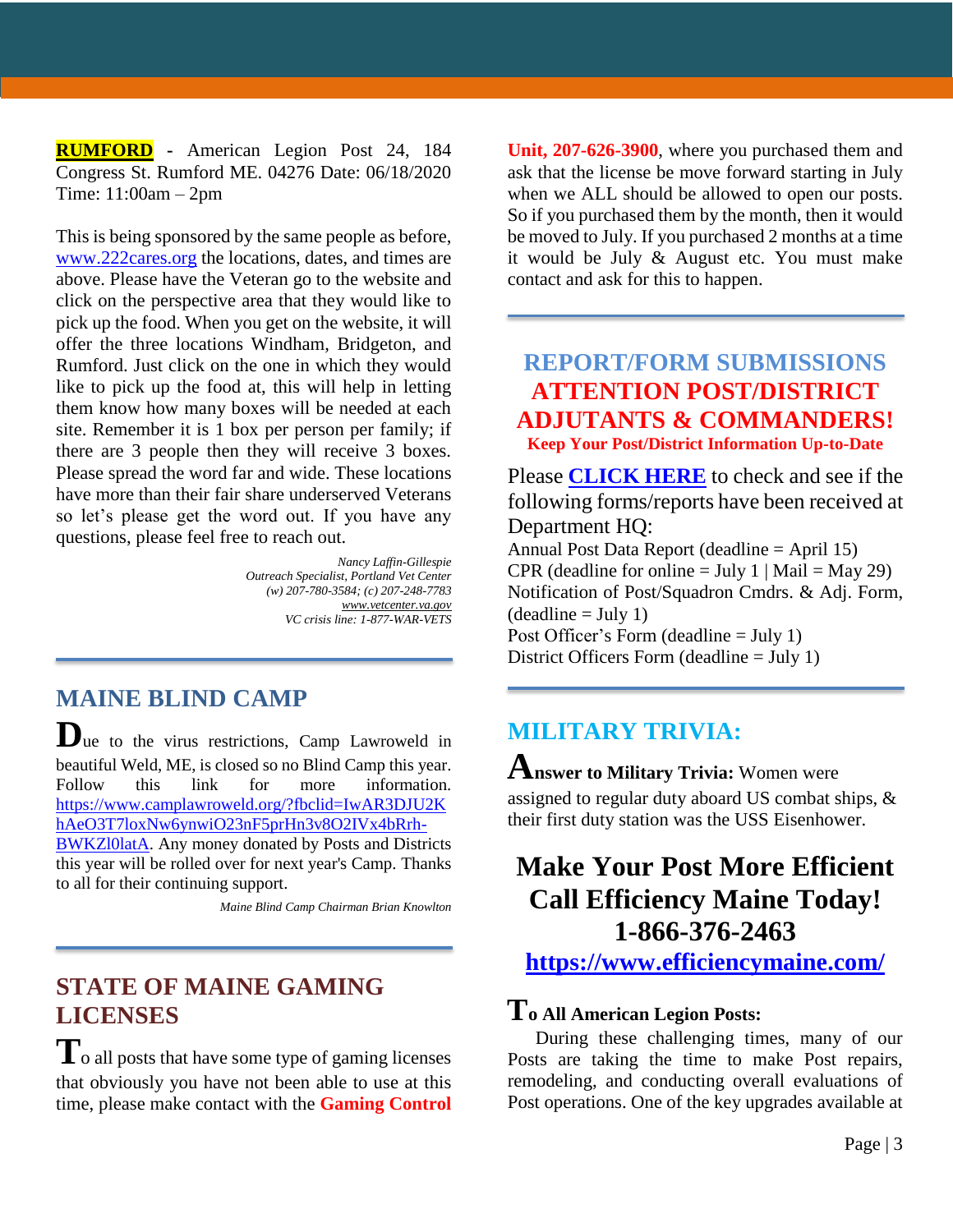this time is to make your Post energy efficient. As I gathered information from those Posts that have made an effort with the purchase of this equipment, and used their own talented members to install this equipment the savings has become very obvious. These are a few examples: new hot water heaters, new boilers, new heat pumps, upgraded lighting systems and even new appliances. The savings in purchasing this type of equipment can be 30% of the project cost up to \$1000 in some areas. Remember, YOU MUST CALL BECAUSE EACH PROJECT IS DIFFERENT.

My next challenge to you is that we currently have NO Posts with solar panels on all those roofs. The incentives to do such a project are apparently out there for someone to set the new direction for energy efficiency.

With all the talent at each Post, it is time that we work together to move our organization forward and set the example for our future leaders. If you are an officer at the Post level, please take the initiative as other Post officers have done, and research what is available by contacting Efficiency Maine. Even if you are not a Post officer, and you have knowledge how the program works, please reach out to your Post to assist them to make it more efficient. Together you can make a big difference at every Post and your community as well.

**Contact Efficiency Maine at: 1-866-376-2463**



#### **[FIGHTING TO THE](https://www.gofundme.com/f/5hx779-a-cause-i-care-about-needs-help?utm_source=customer&utm_medium=copy_link&utm_campaign=p_cf+share-flow-1)  [FINISH LINE, FOR](https://www.gofundme.com/f/5hx779-a-cause-i-care-about-needs-help?utm_source=customer&utm_medium=copy_link&utm_campaign=p_cf+share-flow-1)  [THE FOUNDATION](https://www.gofundme.com/f/5hx779-a-cause-i-care-about-needs-help?utm_source=customer&utm_medium=copy_link&utm_campaign=p_cf+share-flow-1)**

## Still Plenty of Time to Join Team Caroline!

A Virtual Race to Take Place in September 2020 Due to the Cancellation of the Boston Marathon

Please [click here,](https://www.gofundme.com/f/5hx779-a-cause-i-care-about-needs-help?utm_source=customer&utm_medium=copy_link&utm_campaign=p_cf+share-flow-1) or visit

[http://www.mainelegion.org/pages/foundation/fundr](http://www.mainelegion.org/pages/foundation/fundraising-events.php) [aising-events.php](http://www.mainelegion.org/pages/foundation/fundraising-events.php) to place your contribution today to a cause that means so much!

#### **DONATIONS-Foundation**

Peter Johnson-\$100; Ronda Lecompte-\$25; Sherree Paradis- \$100; Julie Dussinger-\$100; Peter Jabaut-\$100 Denise Tepler- \$50; David Tanguay-\$500; Joanne Ottman-\$50; Russell Jabaut- \$100; Joseph Yarmala-\$100; Nicolas Hamlin-\$1,000; Nancy Laffin-\$30; Jonathan Robertson-\$20; Tracy Grieves-\$40; Paul L'Heureux-\$500; Patricia Thurston-\$100; Jason Hall-\$50, Penobscot County District 13-\$48, Sherman Lahaie Jr.-\$100; John Perrino-\$100, Lloyd Woods-\$50

## **PAST COMMANDERS CLUB**

**I**f you are a Past Post Commander of The American Legion, Department of Maine and have not yet paid your annual dues to the Past Commander Club in support of the James V. Day Scholarship, please do so as soon as possible by filling out the attached form or visit

[http://www.mainelegion.org/pages/formsapplication](http://www.mainelegion.org/pages/formsapplications.php) [s.php](http://www.mainelegion.org/pages/formsapplications.php) and click on the [Past Commanders Club](http://www.mainelegion.org/media/LEADERSHIP_LEDGER/PCC_2018_FILLABLE_2.pdf)  [\(Fillable\)](http://www.mainelegion.org/media/LEADERSHIP_LEDGER/PCC_2018_FILLABLE_2.pdf) form. Mail form along with \$2.00 per member to The American Legion, Past Commanders Club, 5 Verti Drive, Winslow, Maine 04901-0727. It is because of you, and the members and officers of your Post that The American Legion, Department of Maine can authorized 2 students to receive a \$500 scholarship each year. Thank you for your support!

## **PAST COMMANDERS CLUB DUES**

**T**hank you to the following posts who sent in their dues to sponsor James V. Day Scholarship:

Post 19 – Sanford Post 20 - Brunswick Post 24 - Rumford Post 34 - Tenants Harbor Post 35 – So. Portland Post 40 - Winthrop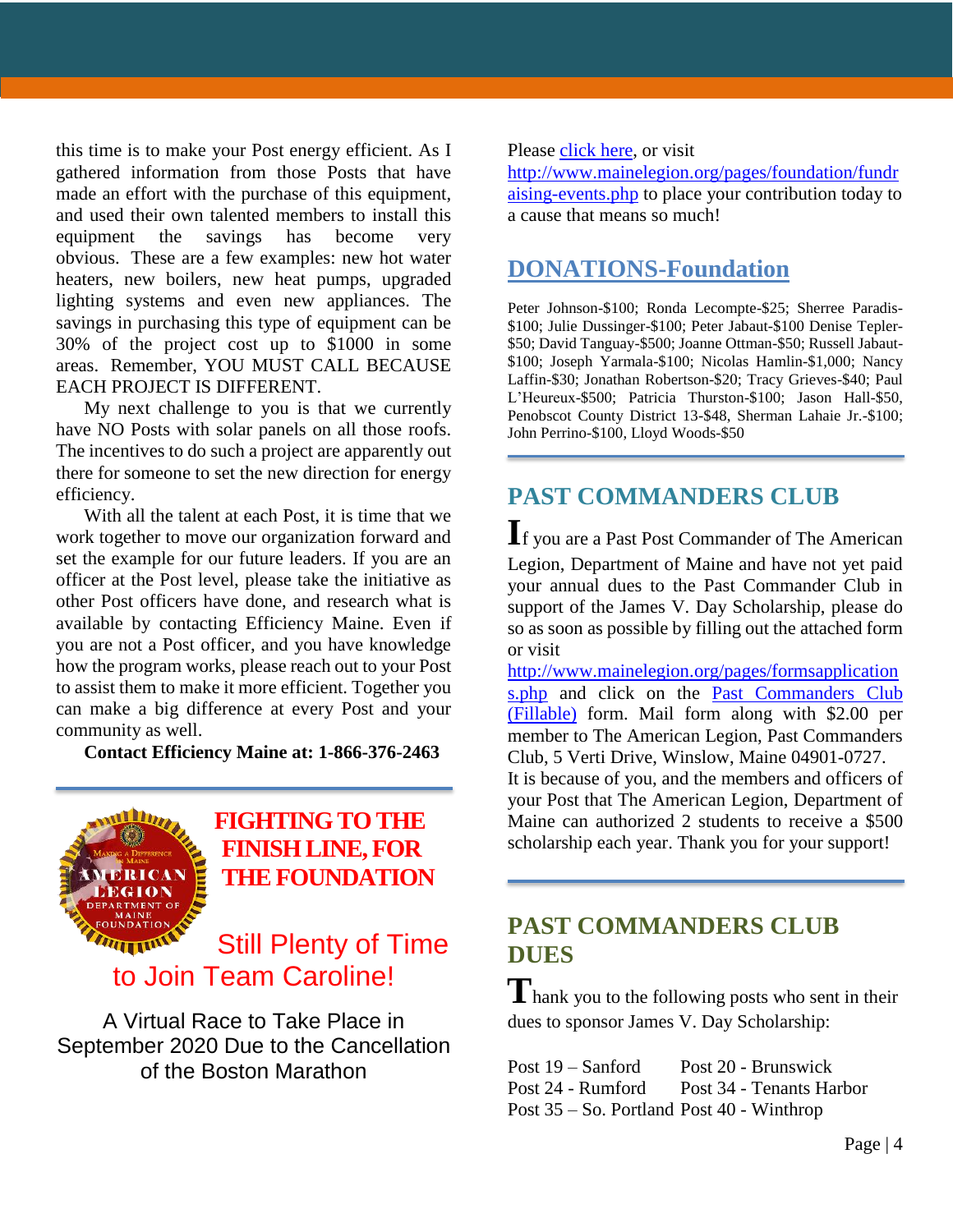| Post 41 - Milo                             | Post 49 - Van Buren                                      |
|--------------------------------------------|----------------------------------------------------------|
| Post 50 - Unity                            | Post 58 - Buckfield                                      |
| Post 59 – Pembroke Post 72 - So. Paris     |                                                          |
| Post 94 – Greenville Post 181 - Litchfield |                                                          |
|                                            | Post 132 – Richmond Post 147 - Madawaska                 |
| Post 148 - Windham Post 153 - Auburn       |                                                          |
|                                            | Post $155 - \text{Naples}$ Post $197 - \text{Westbrook}$ |
| Post 216 - Phippsburg                      |                                                          |

#### **MAINE LEGION COLLEGE CLASS FOR 2020**

**W**e are currently working on the next Maine Legion College Classes for the 2020 year. As in the past, you have to make a commitment but we know that you will gain much from these classes and from other Legionnaires from all over the State of Maine. This is the schedule we will follow: Classes start at 8:30 a.m. each day

Phase 1: July 18 & 19 Phase 2: TBD Phase 3: TBD

To attend these classes, you must first go online at: [www.legion.org/alei](http://www.legion.org/alei) and complete the Basic Training Course. After completion, please forward a copy of the Certificate to us at State HQ. You may scan the document and send it by email to [paul@mainelegion.org](mailto:paul@mainelegion.org) along with your **Name, Post** No., and Cell Phone No. From that point, you will be included in the class starting on July 18 and we will communicate by email with any information we need to pass on.

If you are currently looking for something different to do during these challenging times, this would be a great opportunity to learn more about the American Legion at all levels. It would be an excellent course to take if you are currently or considering to be an officer at the Post or District level. This would be a great learning experience while you are currently at home wanting something different to do.

## **UPDATE - HONOR FLIGHTS**

**A**ll National Honor Flights are cancelled through August due to Corona virus. Tentative new dates: Sept. 25 – 27 Oct. 30 – Nov. 1 Follow this link for more information. <https://www.honorflightmaine.org/>

### **AMERICAN LEGION MEMBERSHIP ELIGIBILITY OF PERSONNEL IN THE NEWLY CREATED UNITED STATES SPACE FORCE**

Title 10 of the United States Code now includes Space Force as an "Armed Force" and our federally chartered membership criteria uses the same wording ["has served in the Armed Forces….any time after December 7, 1941"] there are no necessary acts required to extend membership to all who have served or continue to serve in the United States Space Force. Please refer to the [LETTER](http://www.azlegion.org/wp-content/uploads/2020/05/Eligibility-US-Space-Force.pdf) from Daniel S. Wheeler, National Adjutant; Kevin J. Bartlett, National Judge Advocate.

## **CHALLENGING TIMES DURING COVID-19**

**W**hat is your Post doing during these challenging times? Please forward unique stories to Department HQ for publication in the Maine Legionnaire newspaper as well as a possible story for National Headquarters.

### **LEGION MEMBERSHIP TARGET DATES:**

**Due to covid-19 and the struggles we have all been facing, the remaining target dates have changed to the following: 100% - JUNE 17, 2020**